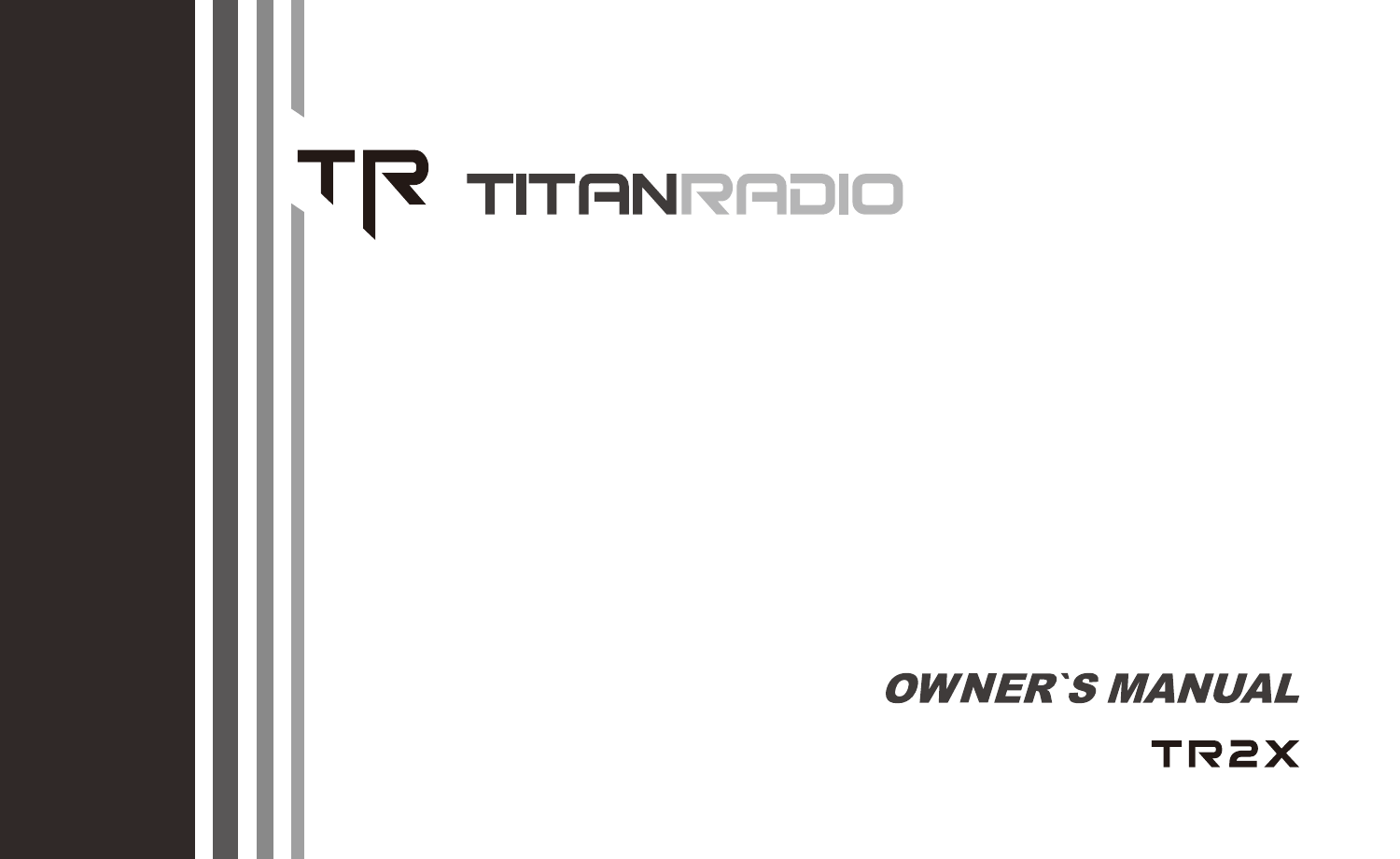Welcome to the world of Hytera and thank you for purchasing this product. This manual includes a description of the functions and step-by-step procedures for use. It also includes a troubleshooting guide. To avoid bodily injury or property loss caused by incorrect operation, please carefully read the *Safety Information Booklet* before use.

This manual is applicable to the following product:

TR2X Digital Portable Radio (X may represent 2, 5, 6 or 8).



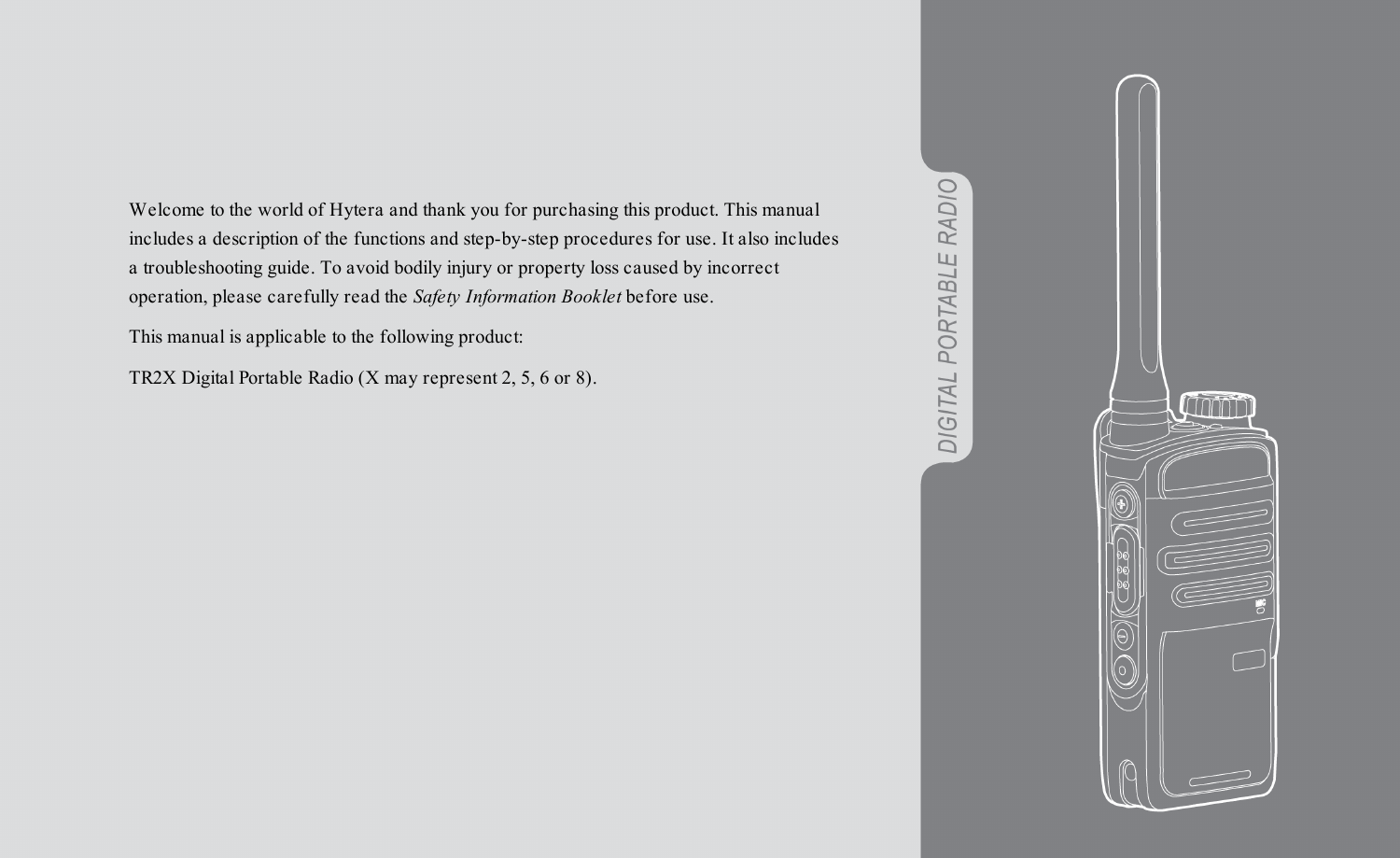## **Copyright Information**

Hytera is the trademark or registered trademark of Hytera Communications Corporation Limited (the Company) in the People's Republic of China (PRC) and/or other countries or areas. The Company retains the ownership of its trademarks and product names. All other trademarks and/or product names that may be used in this manual are properties of their respective owners.

The product described in this manual may include the Company's computer programs stored in memory or other media. Laws in PRC and/or other countries or areas protect the exclusive rights of the Company with respect to its computer programs. The purchase of this product shall not be deemed to grant, either directly or by implication, any rights to the purchaser regarding the Company's computer programs. The Company's computer programs may not be copied, modified, distributed, decompiled, or reverseengineered in any manner without the prior written consent of the Company.

#### **Disclaimer**

The Company endeavors to achieve the accuracy and completeness of this manual, but no warranty of accuracy or reliability is given. All the specifications and designs are subject to change without notice due to continuous technological development. No part of this manual may be copied, modified, translated, or distributed in any manner without the prior written consent of the Company.

We do not guarantee, for any particular purpose, the accuracy, validity, timeliness, legitimacy or completeness of the third-party products and contents involved in this manual.

If you have any suggestions or would like to receive more information, please visit our website at: http://www.hytera.com.

## **FCC Statement**

This equipment has been tested and found to comply with the limits for a Class B digital device, pursuant to part 15 of FCC Rules. These limits are designed to provide reasonable protection against harmful interference in a residential installation. This equipment generates and can radiate radio frequency energy. If not installed and used in accordance with the instructions, it may cause harmful interference to radio communications. However, there is no guarantee that interference will not occur in a particular installation. Verification of harmful interference by this equipment to radio or television reception can be determined by turning it off and then on. The user is encouraged to try to correct the interference by one or more of the following measures:

- Reorient or relocate the receiving antenna. Increase the separation between the equipment and receiver.
- · Connect the equipment into an outlet on a different circuit to that of the receiver's outlet.
- · Consult the dealer or an experienced radio/TV technician for help. Operation is subject to the following two conditions: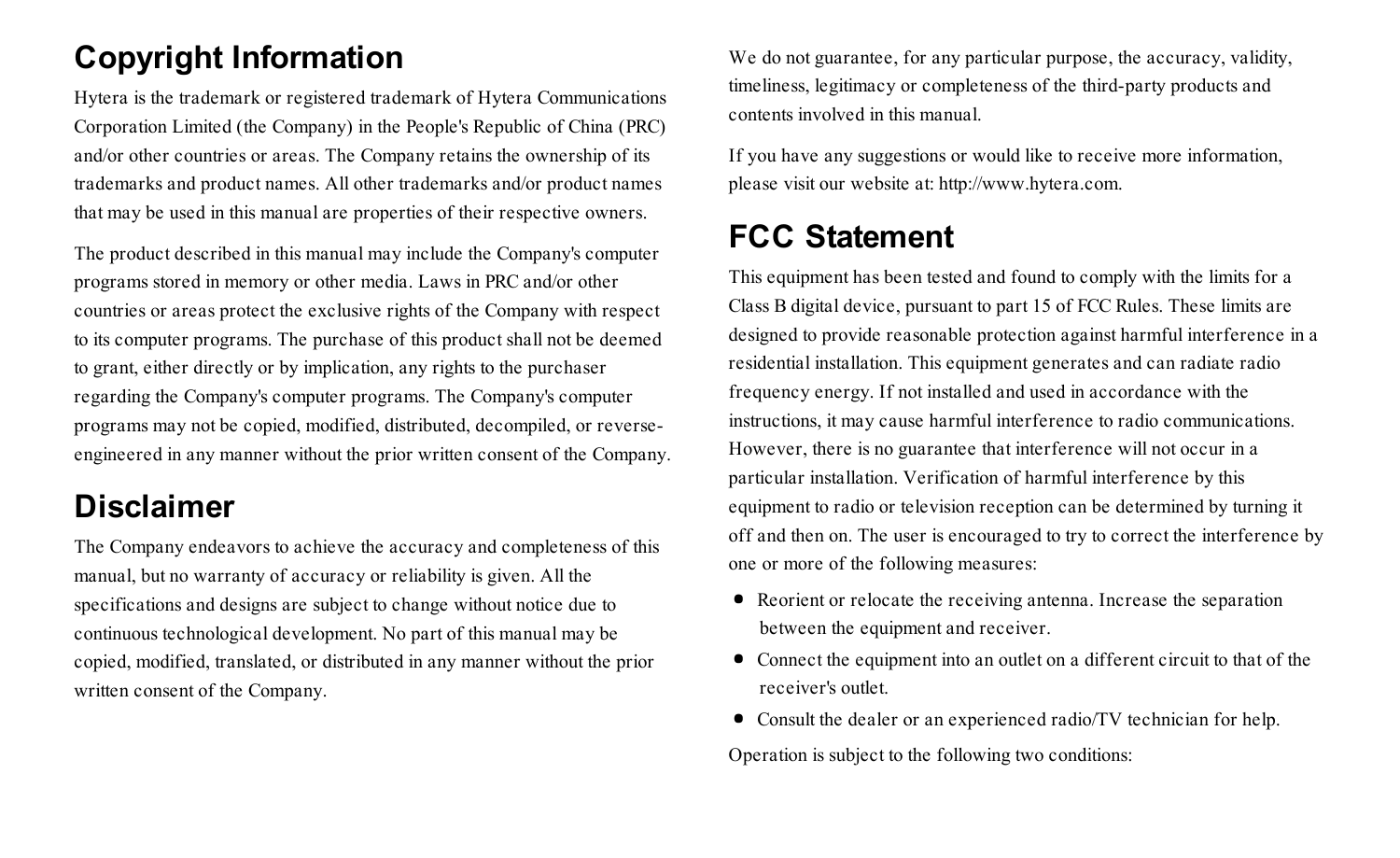- · This device may not cause harmful interference.
- · This device must accept any interference received, including interference that may cause undesired operation.

Note: Changes or modifications to this unit not expressly approved by the party responsible for compliance could void the user's authority to operate the equipment.

#### **Compliance with RF Exposure Standards**

Hytera's portable radio complies with the following RF energy exposure standards and guidelines:

- · United States Federal Communications Commission, Code of Federal Regulations; 47 CFR § 1.1307, 1.1310 and 2.1093.
- · American National Standards Institute (ANSI) / Institute of Electrical and Electronic Engineers (IEEE) C95. 1:2005; Canada RSS102 Issue 5 March 2015.
- · Institute of Electrical and Electronic Engineers (IEEE) C95.1:2005 Edition

#### **RF Exposure Compliance and Control Guidelines and Operating Instructions**

To control your exposure and ensure compliance with the occupational/controlled environmental exposure limits, always adhere to the following procedures.

Guidelines:

- · Do not remove the RF Exposure Label from the device.
- · User awareness instructions should accompany device when transferred to other users.
- · Do not use this device if the operational requirements described herein are not met.

Operating Instructions:

- · Transmit no more than the rated duty factor of 50% of the time. To transmit (talk), push the **Push-To-Talk** (**PTT**) button. To receive calls, release the **PTT** button. Transmitting 50% of the time, or less, is important because the radio generates measurable RF energy only when transmitting (in terms of measuring for standards compliance).
- Keep the radio unit at least 2.5 cm away from the face. Keeping the radio at the proper distance is important as RF exposure decreases with distance from the antenna. The antenna should be kept away from the face and eyes.
- · When worn on the body, always place the radio in a Hytera-approved holder, holster, case, or body harness or by use of the correct clip for this product. Use of non-approved accessories may result in exposure levels which exceed the FCC's occupational/controlled environmental RF exposure limits.
- · Use of non-approved antennas, batteries, and accessories causes the radio to exceed the FCC RF exposure guidelines.
- · Contact your local dealer for the product's optional accessories.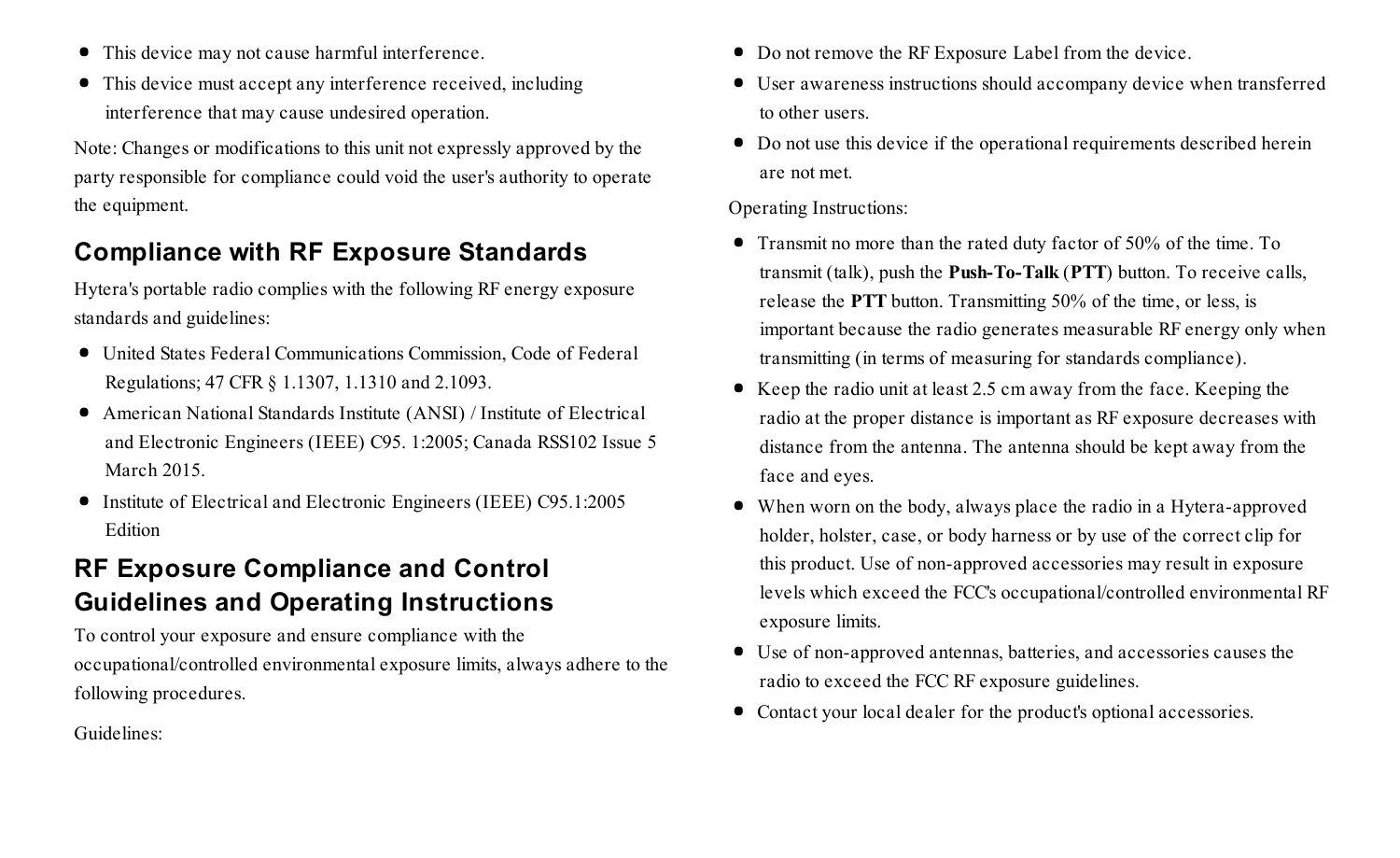## **IC Statement**

The device has been tested and complies with SAR limits, users can obtain Canadian information on RF exposure and compliance

Après examen de ce matériel aux conformité aux limites DAS et/ou aux limites d'intensité de champ RF, les utilisateurs peuvent sur l'exposition aux radiofréquences et la conformité and compliance d'acquérir les informations correspondantes

This device complies with Industry Canada license-exempt RSS standard(s). Operation is subject to the following two conditions:

- · This device may not cause harmful interference.
- This device must accept any interference received, including interference that may cause undesired operation.

Le présent appareil est conforme aux CNR d'Industrie Canada applicables aux appareils radio exempts de licence. L'exploitation est autorisée aux deux conditions suivantes: (1) l'appareil ne doit pas produire de brouillage, et (2) l'utilisateur de l'appareil doit accepter tout brouillage radioélectrique subi, même si le brouillage est susceptible d'en compromettre le fonctionnement

## **EU Regulatory Conformance**

As certified by the qualified laboratory, the product is in compliance with the essential requirements and other relevant provisions of the following

directives: 1999/5/EC or 2014/53/EU, 2006/66/EC, 2011/65/EU, and 2012/19/EU.

Please note that the above information is applicable to EU countries only.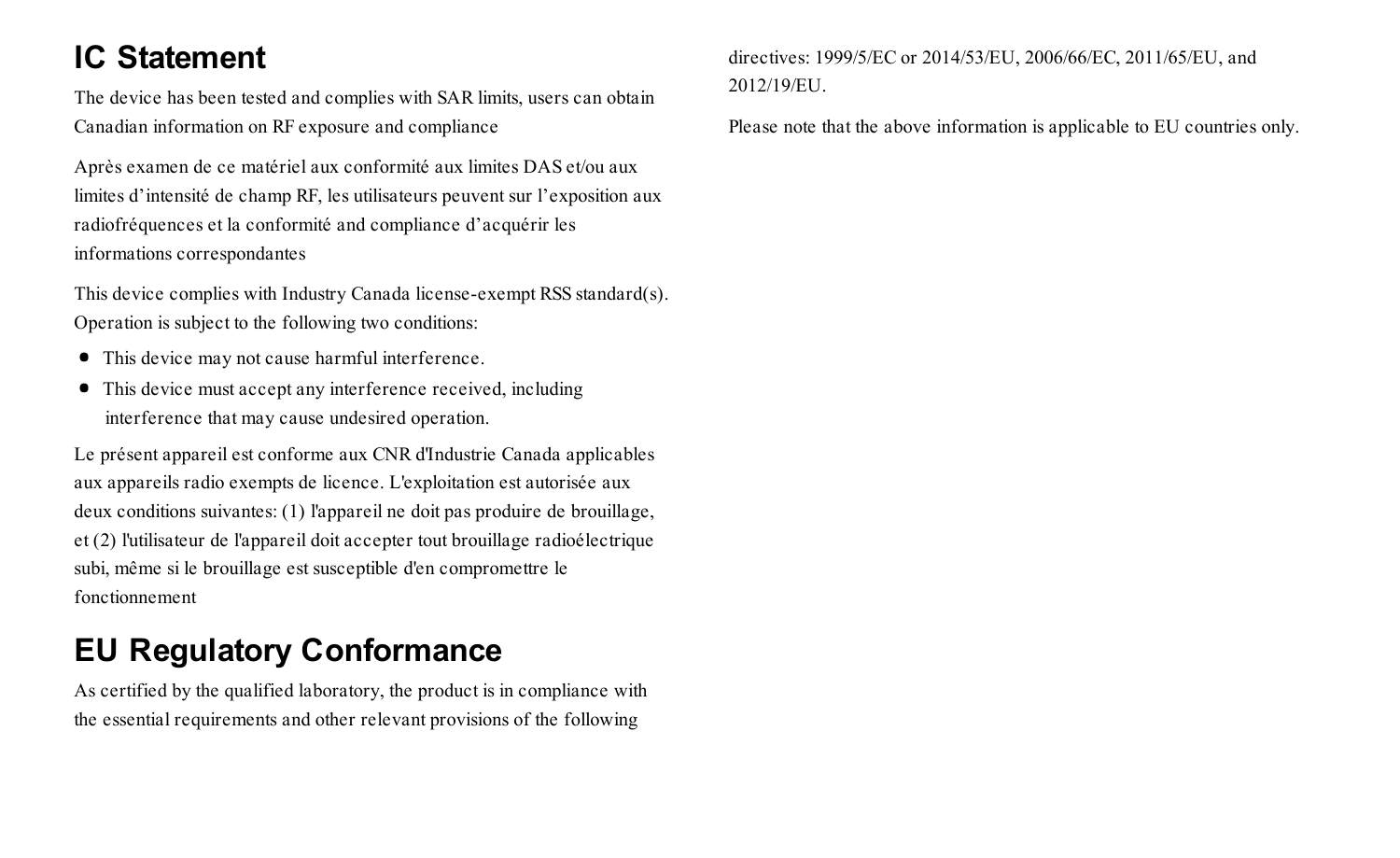#### Product Cleaning 9 and 200 percent Cleaning 9 and 200 percent **Contents**

|                                            | $\mathbf{2}$     |
|--------------------------------------------|------------------|
| Product Overview                           | 3                |
| Product Controls                           | 3                |
| LED Indications                            | $\overline{4}$   |
|                                            | $\boldsymbol{4}$ |
| Attaching the Antenna                      | $\overline{4}$   |
| Attaching the Battery                      | $\overline{4}$   |
| Attaching the Belt Clip                    | $\overline{4}$   |
| Attaching the Audio Accessories            | $\overline{4}$   |
| Charging the Battery                       | 5                |
| Checking the Battery Power                 | 5                |
| Basic Operations                           | 5                |
| Call Services                              | 6                |
| Call on Digital Channel                    | 6                |
| Call on Analog Channel (Without Signaling) | 6                |
| Optional Features                          | 7                |
| Troubleshooting                            | 8                |
| Care and Cleaning                          |                  |
| Product Care                               |                  |

| Product Cleaning | - 9 |
|------------------|-----|
|                  |     |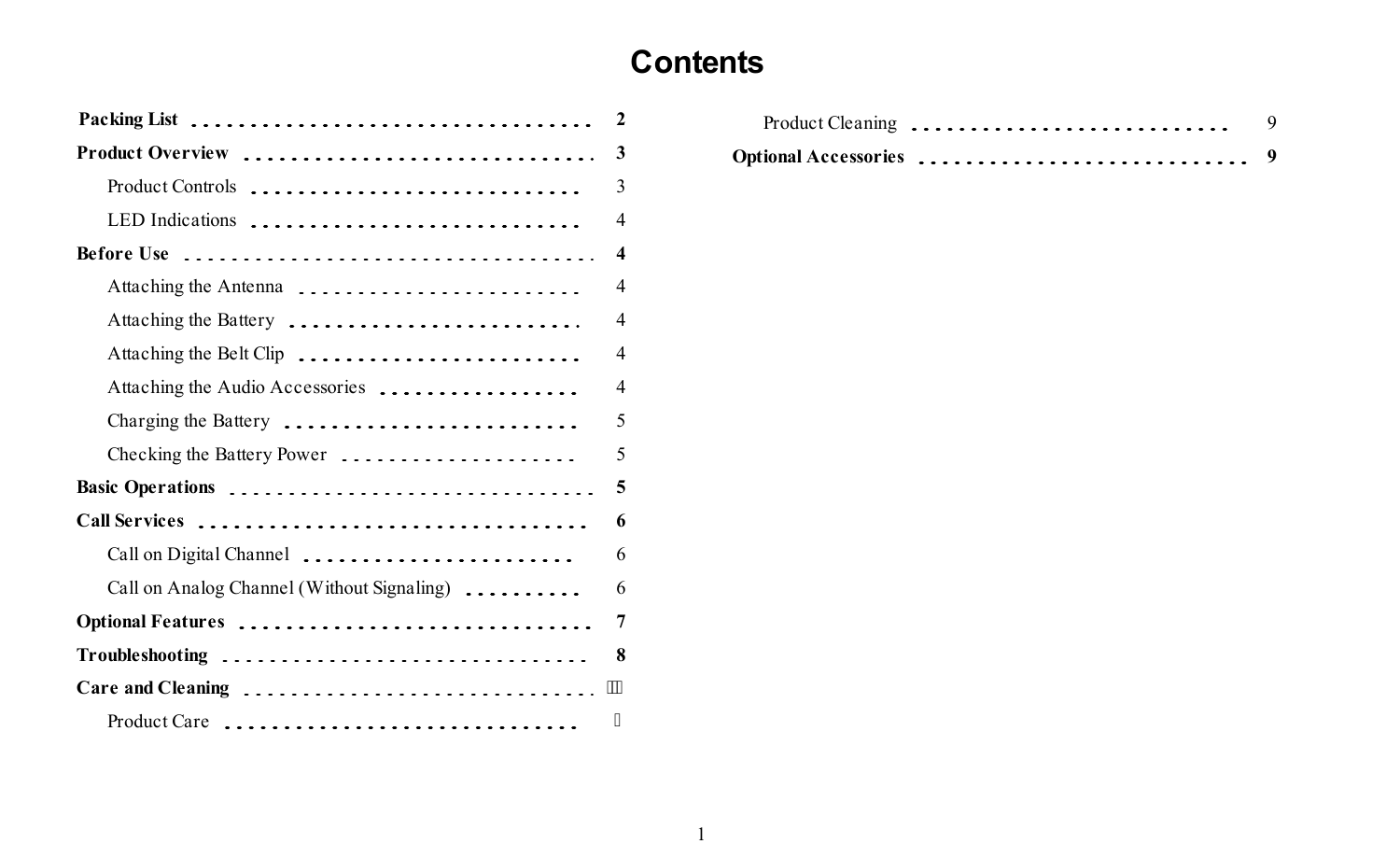# **Packing List**

Please unpack carefully and check that all items listed below are received. If any item is missing or damaged, please contact your dealer.

| Item          | Quantity (PCS) | Item              | Quantity (PCS) |
|---------------|----------------|-------------------|----------------|
| Radio         |                | Belt Clip         |                |
| Battery       |                | Strap             |                |
| Power Adapter |                | Documentation Kit |                |
| Antenna       |                |                   |                |

#### Note

Check whether the frequency band marked on the antenna label matches that on the radio label. If not, please contact your dealer.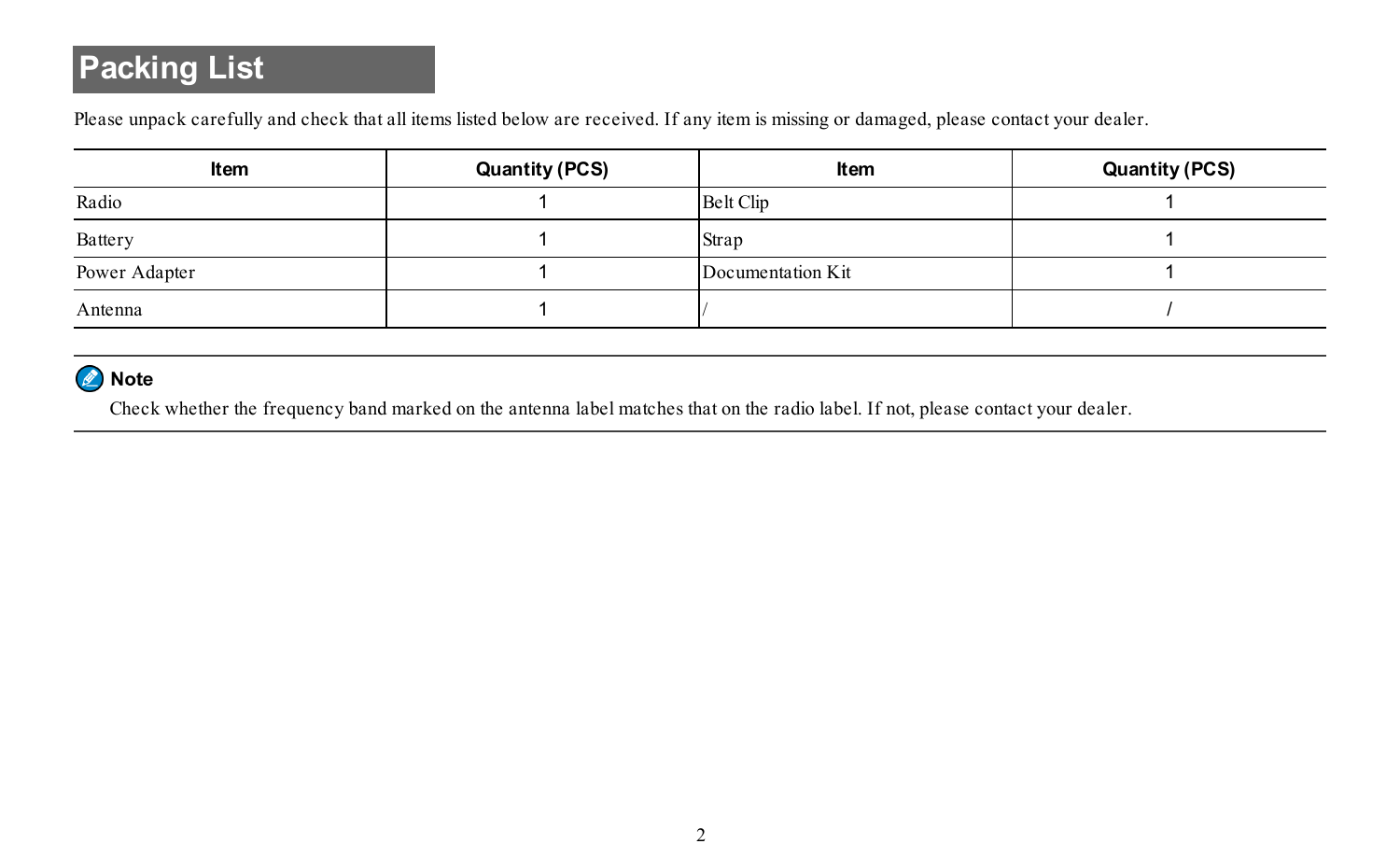

#### Note

You can request your dealer to program your radio to use the **SK** as the shortcut to a radio feature.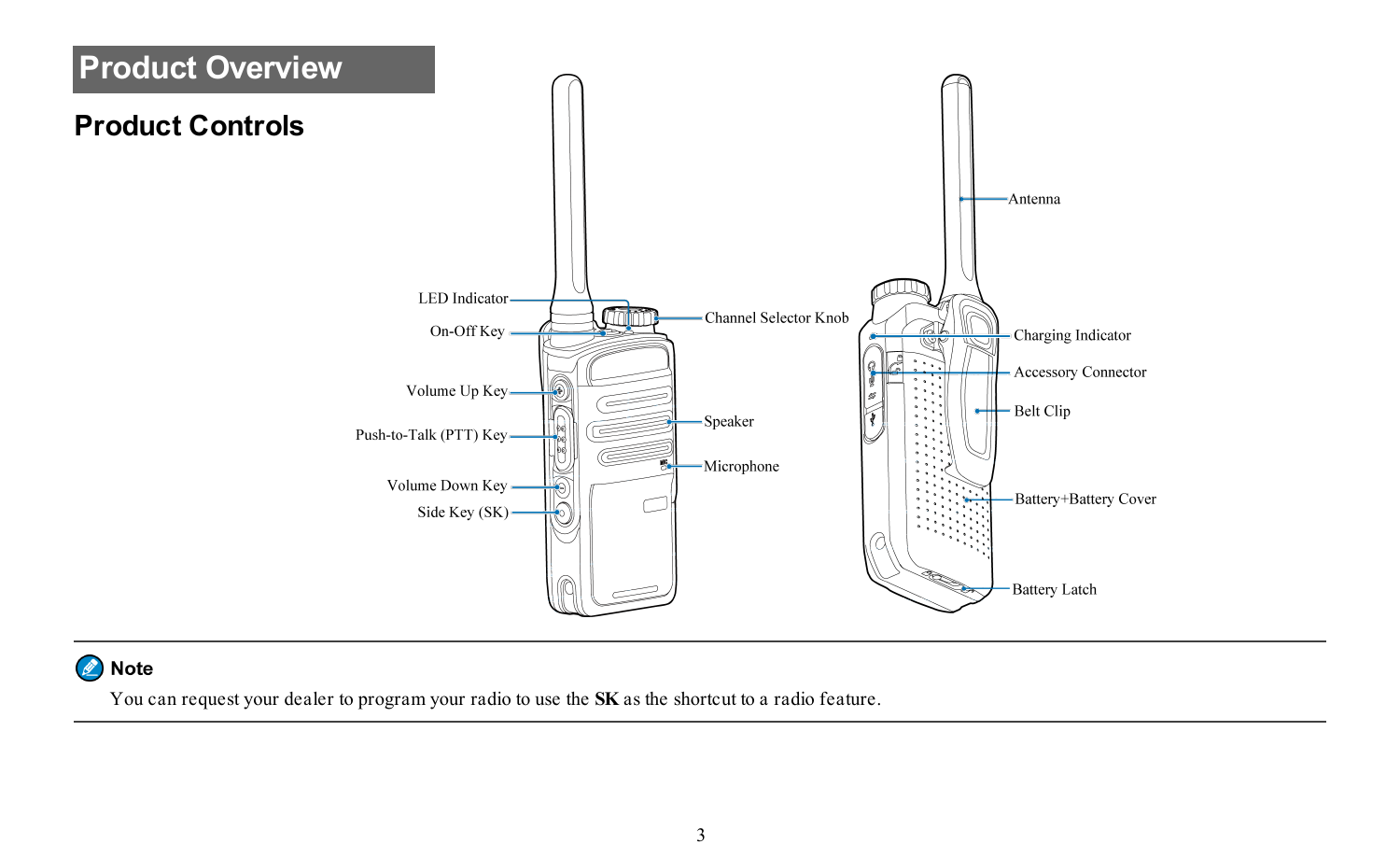#### **LED Indications**

| <b>LED</b> Indicator  | <b>Radio Status</b>                                                                                                                                                  |
|-----------------------|----------------------------------------------------------------------------------------------------------------------------------------------------------------------|
| Flashes green         | Being turned on.                                                                                                                                                     |
| Glows green           | Receiving.                                                                                                                                                           |
| Glows red             | Transmitting.                                                                                                                                                        |
| Flashes orange slowly | Scanning.                                                                                                                                                            |
| Glows orange          | Call hang time: No voice is being transmitted or<br>received on the channel during a call. Within such<br>a period, you can press and hold the PTT key and<br>speak. |

#### **Before Use**

#### **Attaching the Antenna**

- 1. Place the antenna in its receptacle.
- 2. Rotate the antenna clockwise until hand tight.

#### $\bigwedge$  Caution

Do not hold the radio by the antenna, as it may reduce the radio performance and life span of the antenna.

#### **Attaching the Battery**

- 1. Slide the battery latch to the unlock position, and remove the battery cover.
- 2. Align the battery contacts with the contacts in the battery compartment, and press the battery into place.
- 3. Insert the protrusions at the top of the battery cover into the radio, and press the cover into place.
- 4. Slide the battery latch to the lock position.

#### **O** Note

To remove the battery, make sure the radio is turned off, remove the battery cover, and lift the bottom of the battery.

#### **Attaching the Belt Clip**

- 1. Use a Phillips screwdriver to turn the screws counterclockwise on the back of the radio and remove them.
- 2. Align the screw holes on the belt clip with those on the back of the radio.
- 3. Put the screws back in place, and use the Phillips screwdriver to turn them clockwise until hand tight.

## **Attaching the Audio Accessories**

- 1. Open the accessory connector cover.
- 2. Plug the accessory into the accessory connector.
- 3. Turn the screw on the accessory plug clockwise until hand tight.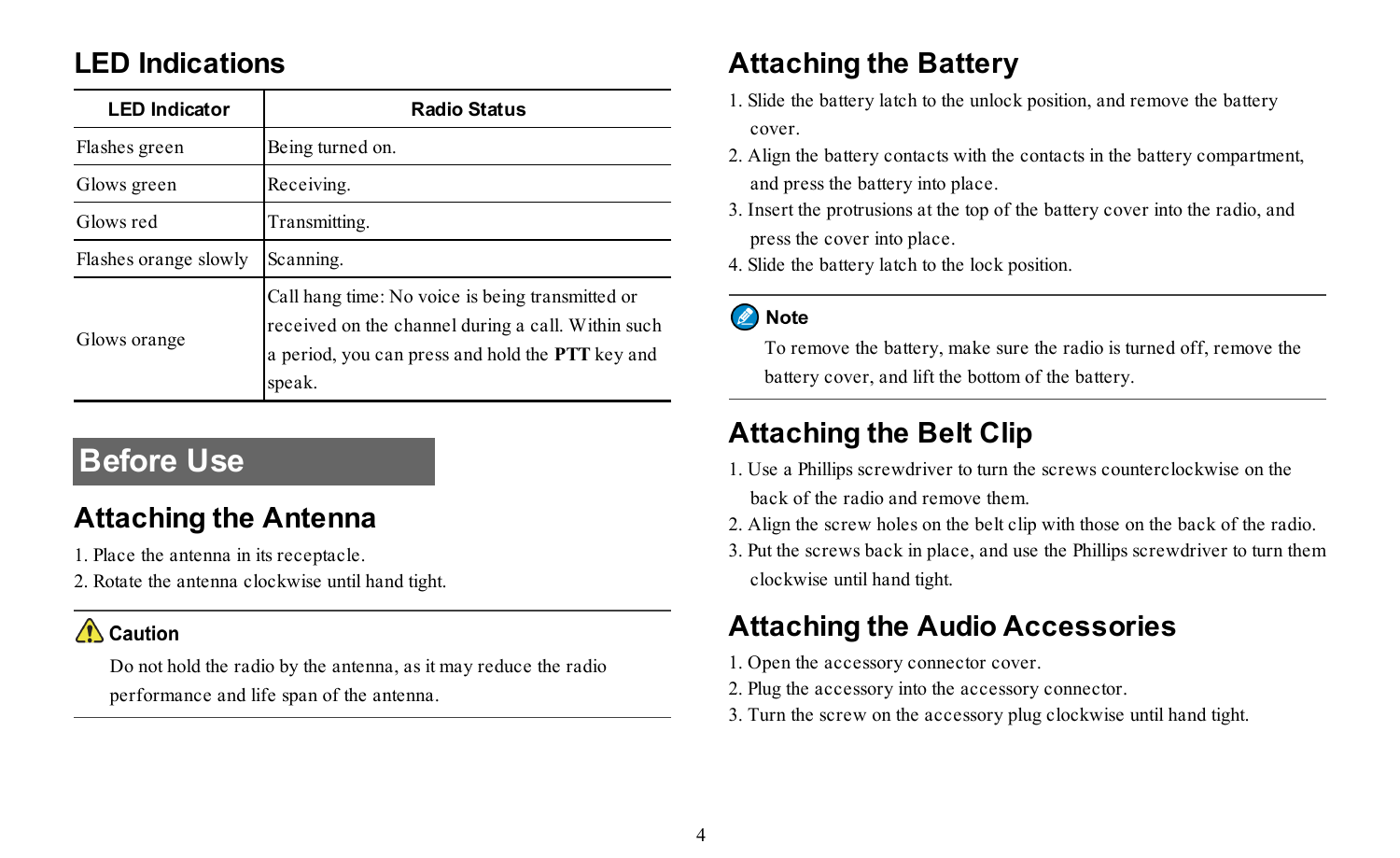#### **Charging the Battery**

#### $\bigwedge$  Caution

- · Use the charger specified by Hytera to charge the battery.
- · Read the *Safety Information Booklet* before charging.

The battery delivered with the radio is uncharged. To ensure optimum performance, fully charge the battery before initial use. It is recommended that your radio remain powered off during charging.

To charge the battery, do as follows:

- 1. Insert the USB connector of the power adapter into the USB port of the radio.
- 2. Plug the power adapter into a power outlet, and then switch the power outlet on.

To determine the charging status, check the charging indicator on the radio according to the following table:

| <b>LED</b> Indicator | <b>Charging Status</b>        |  |
|----------------------|-------------------------------|--|
| Glows red            | The battery is charging.      |  |
| Glows green          | The battery is fully charged. |  |

#### **Checking the Battery Power**

To check the current battery power, press and hold the **Battery Power Indicator** key preprogrammed by your dealer. The following table lists battery power indications.

| <b>LED Indicator</b> | <b>Alert Tone</b>   | <b>Battery Power</b>                                                        |
|----------------------|---------------------|-----------------------------------------------------------------------------|
| Glows green          | Three beeps         | High                                                                        |
| Glows orange         | Two beeps           | Medium                                                                      |
| Glows red            | One beep            | Low                                                                         |
| Flashes red          | Low battery<br>tone | Under the low battery threshold. Please<br>recharge or replace the battery. |

#### **Basic Operations**

| If you want to        | Then                              |
|-----------------------|-----------------------------------|
| Turn on/off the radio | Press the <b>On-Off</b> key.      |
| Increase the volume   | Press the Volume Up key.          |
| Decrease the volume   | Press the Volume Down key.        |
| Select a channel      | Rotate the Channel Selector knob. |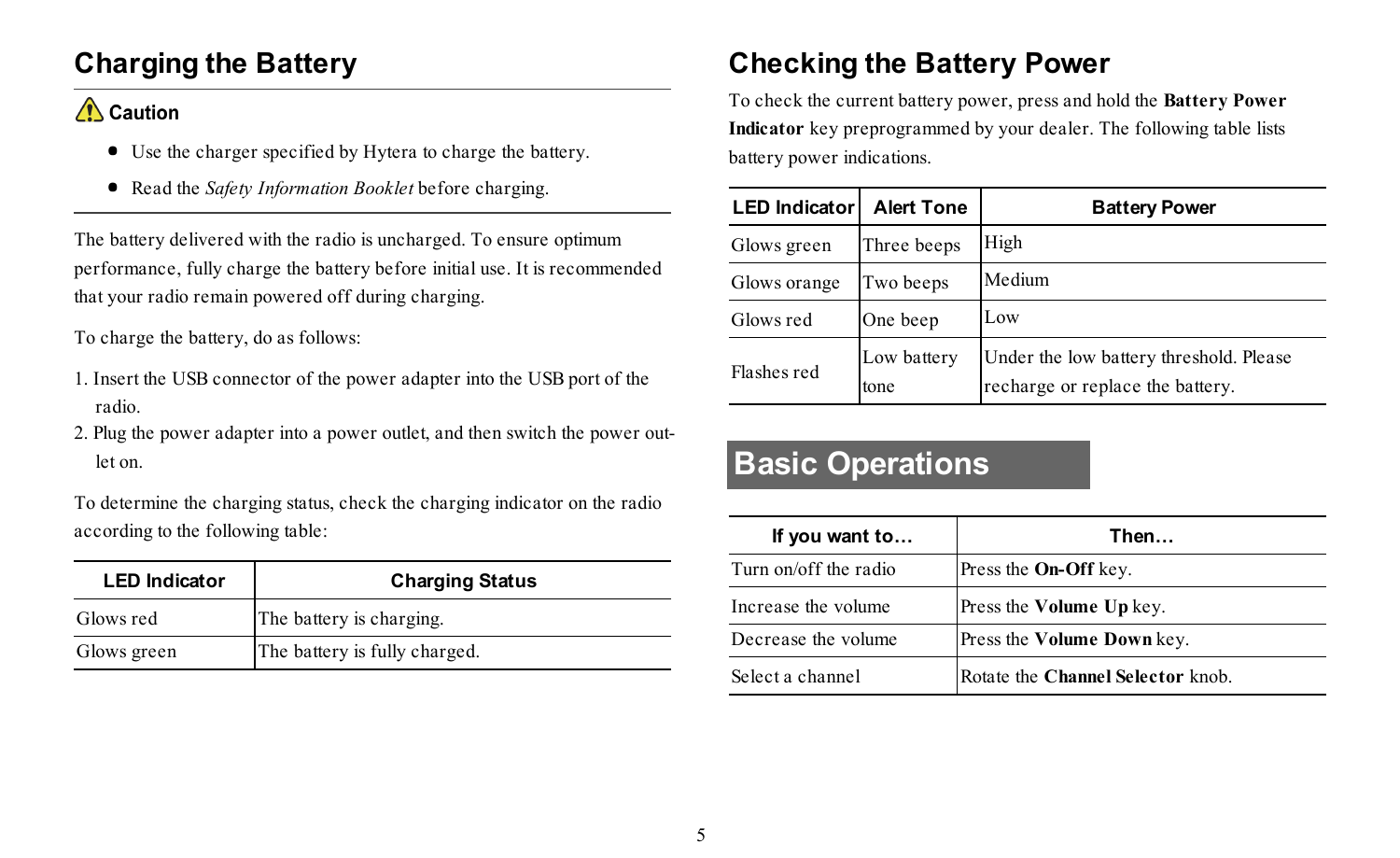## **Call Services**

#### **Call on Digital Channel**

You can initiate a call to or receive a call from the private or group contact preset for a digital channel.

#### **Initiating a Call**

1. Select the required channel.

2. Hold the radio vertically 2.5 to 5 cm from your mouth.

3. Press and hold the **PTT** key, and then speak into the microphone.

The radio displays  $\Box$  for an outgoing group call and  $\Box$  for an outgoing private call.

#### **Receiving and Responding to a Call**

When receiving a call, you can listen to it without any operation. The radio displays  $\mathbf{0} \times \mathbf{0}$  for an incoming group call and  $\mathbf{0} \times \mathbf{0}$  for an incoming private call.

You can press and hold the **PTT** key and speak within the preset time period.

## **Call on Analog Channel (Without Signaling)**

You can initial a call to or receive calls from all other users on an analog channel. The operations are the same as those on a digital channel.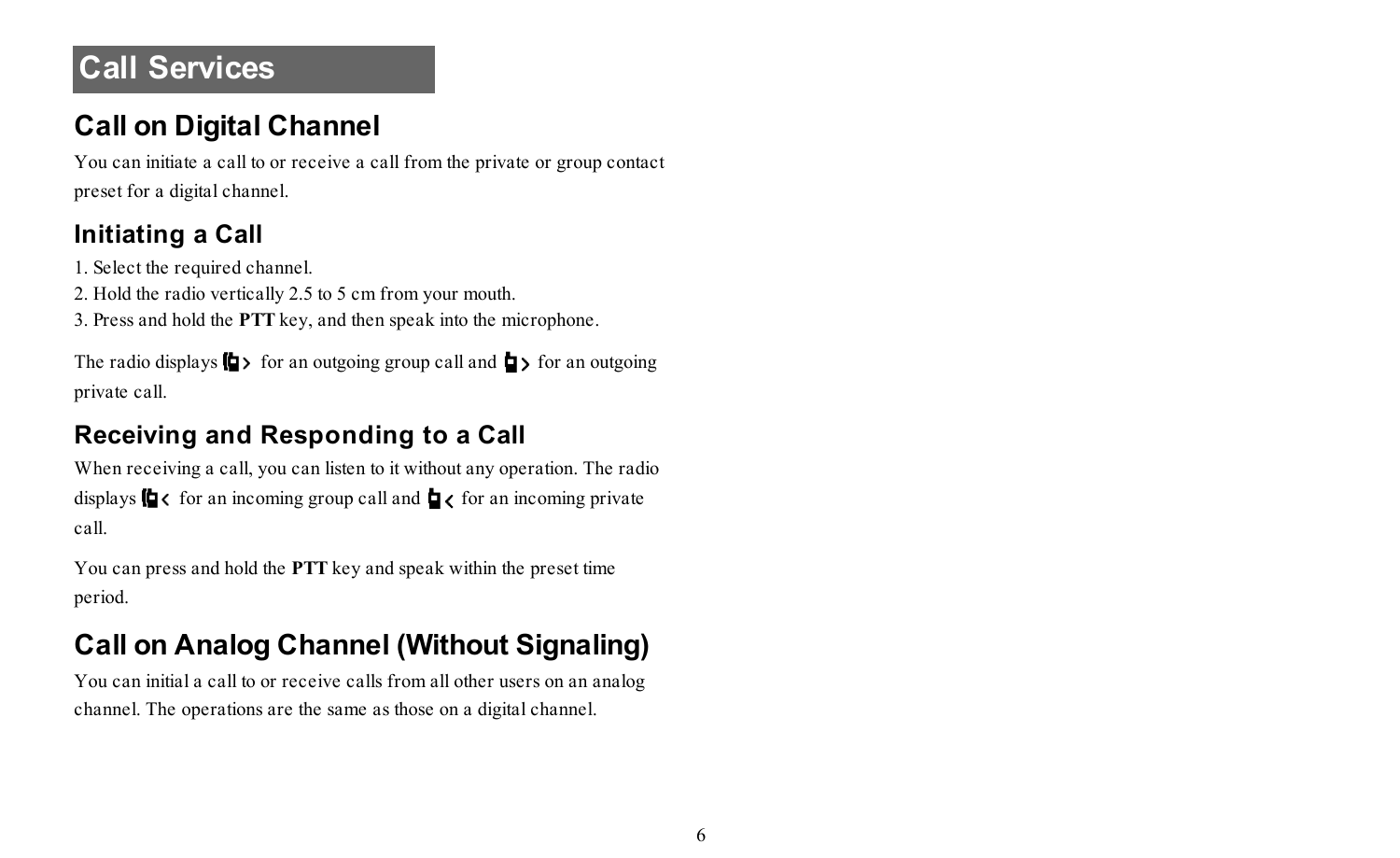# **Optional Features**

The following features need to be programmed by your dealer. Please contact your dealer for detailed operations.

| Type               | Feature                     | <b>Description</b>                                                                                                           |  |
|--------------------|-----------------------------|------------------------------------------------------------------------------------------------------------------------------|--|
|                    | Zone                        | Allows you to select a zone. The radio supports up to 3 zones, with a maximum of 16 channels per zone.                       |  |
|                    | Power Level                 | Allows you to switch the transmit power level between high and low.                                                          |  |
|                    | Scan                        | Allows the radio to scan all channels in the scan list preset for the current channel and stay on a channel with activities. |  |
| General<br>Feature | Emergency Alarm             | Allows you to initiate an emergency alarm or call to ask for help in case of emergencies.                                    |  |
|                    | <b>Busy Channel Lockout</b> | Prevents the radio from transmitting on a busy channel.                                                                      |  |
|                    | Time-out Timer (TOT)        | Terminates transmission when the preset time period expires.                                                                 |  |
|                    | Battery Save                | Allows the radio to automatically enter the battery save mode when it does not detect any activity or operation within       |  |
|                    |                             | the preset period.                                                                                                           |  |
|                    | All Call                    | Allows you to initiate a call to all users on a digital channel.                                                             |  |
| Digital<br>Feature | One Touch Call              | Allows you to press one key to call the predefined private or group contact.                                                 |  |
|                    | <b>TDMA Direct Mode</b>     | Allows the radio to operate on a channel with two time slots.                                                                |  |
| Analog<br>Feature  | Squelch Off                 | Allows the radio's speaker to always keep unmuted.                                                                           |  |
|                    | Squelch Level               | Allows you to adjust the squelch threshold required for the radio to unmute.                                                 |  |
|                    | Monitor                     | Allows the radio to monitor activities on the channel                                                                        |  |
|                    | <b>CTCSS/CDCSS</b>          | Allows you to prevent unwanted calls on the same frequency.                                                                  |  |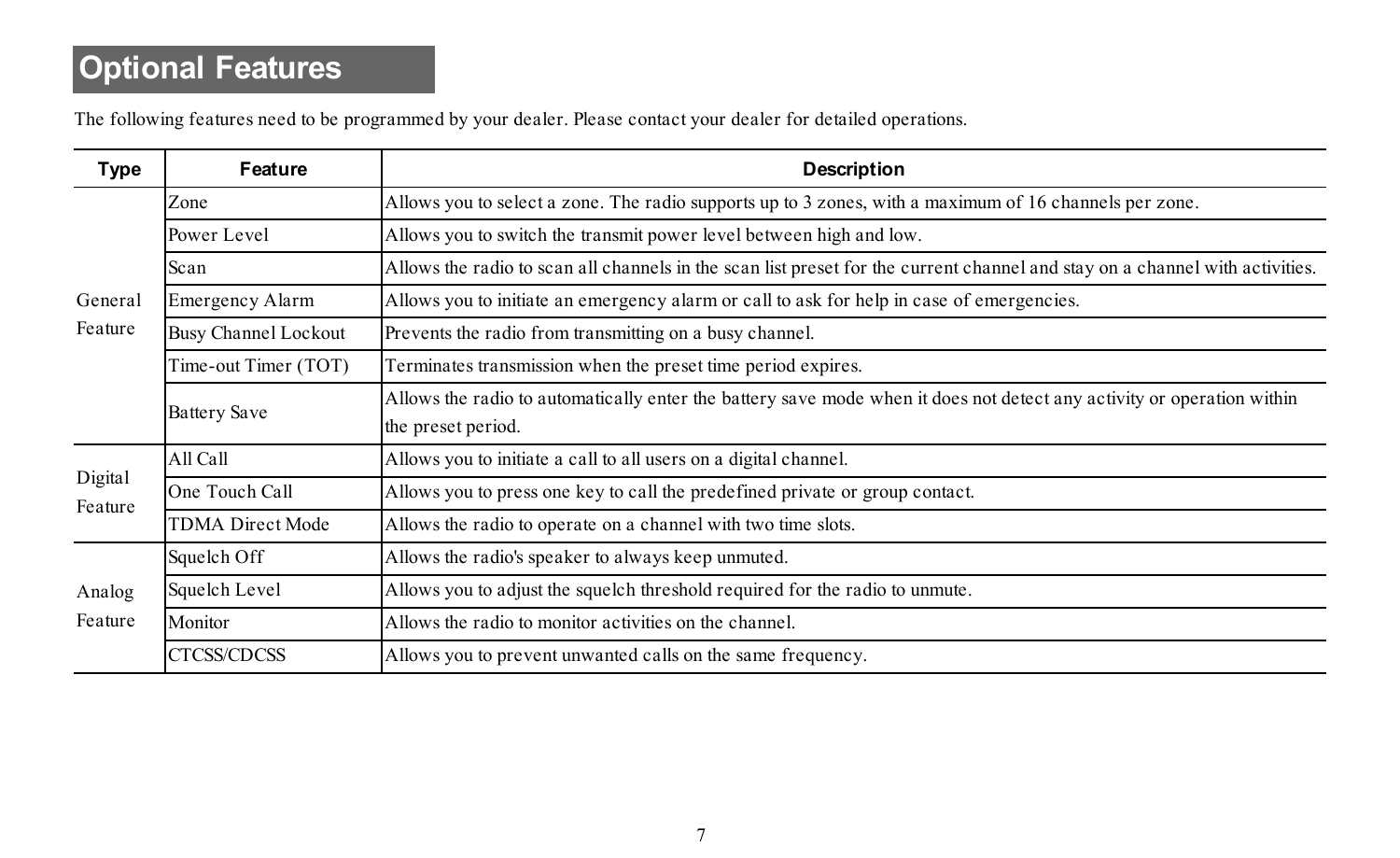# **Troubleshooting**

| Phenomena                                                              | Analysis                                                                                                                                                 | <b>Solution</b>                                                                       |
|------------------------------------------------------------------------|----------------------------------------------------------------------------------------------------------------------------------------------------------|---------------------------------------------------------------------------------------|
|                                                                        | The battery may be installed improperly.                                                                                                                 | Remove and reattach the battery.                                                      |
| The radio cannot be                                                    | The battery power may run out.                                                                                                                           | Recharge or replace the battery.                                                      |
| turned on                                                              | The battery may suffer from poor contact caused by dirty or<br>damaged battery contacts.                                                                 | Clean the battery contacts or replace the battery.                                    |
| During reception, the                                                  | The battery voltage may be low.                                                                                                                          | Recharge or replace the battery.                                                      |
| voice is weak, intermittent                                            | The volume level may be low.                                                                                                                             | Increase the volume                                                                   |
|                                                                        | The antenna may be loose or may be installed incorrectly.                                                                                                | Turn off the radio, and remove and reattach the antenna.                              |
| or totally inactive.                                                   | The speaker may be blocked.                                                                                                                              | Clean the surface of the speaker.                                                     |
| You cannot communicate                                                 | The frequency or signal strength may be low in comparison<br>to other members                                                                            | Verify your TX/RX frequency and signal strength are correct.                          |
|                                                                        | with other group members. The channel type (digital or analog) may be set incorrectly.                                                                   | Verify you are on the correct digital or analog channel.                              |
|                                                                        | You may be too far away from other members.                                                                                                              | Move towards other members                                                            |
| Unknown voices or noise                                                | You may be interrupted by radios using the same frequency.                                                                                               | Change the frequency, or adjust the squelch level.                                    |
| is heard on the channel                                                | The radio in analog mode may be set with no signaling.                                                                                                   | Set signaling for all radios operating at the same frequency to avoid<br>interference |
|                                                                        | You may be too far away from other members.                                                                                                              | Move towards other members                                                            |
| You are unable to hear<br>anyone because of too<br>much noise and hiss | You may be located in an unfavorable position. For<br>example, your communication may be blocked by high<br>buildings or blocked in an underground area. | Move to an open and flat area, and restart the radio and try<br>contacting again.     |
|                                                                        | It could be the result of external disturbance (such as<br>electromagnetic interference).                                                                | Stay away from equipment that may cause interference.                                 |

If the above solutions cannot fix your problems, or you may have some other queries, please contact us or your local dealer for more technical support.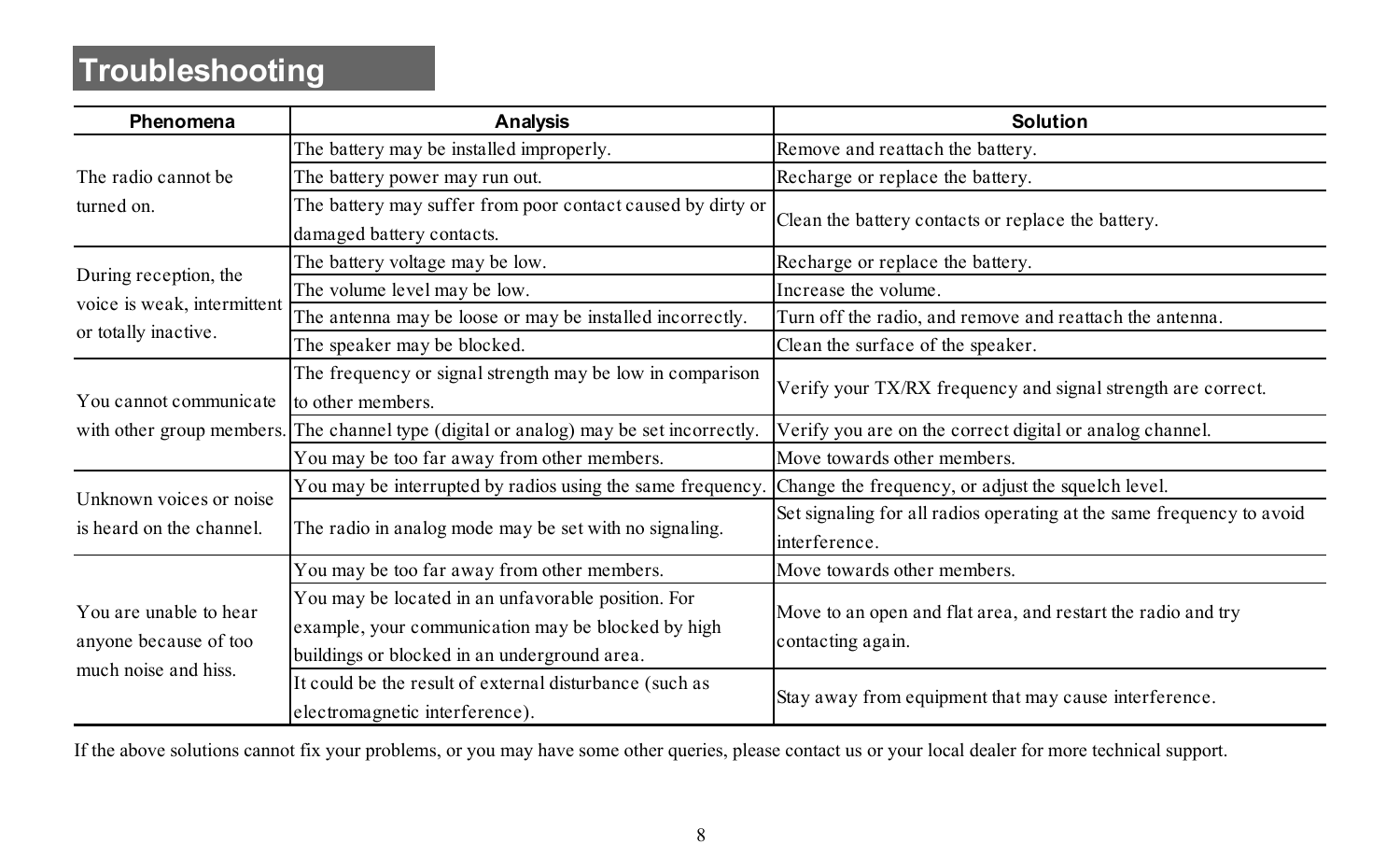## **Care and Cleaning**

To guarantee optimal performance as well as a long service life of the product, please follow these tips.

#### **Product Care**

- Do not pierce or scrape the product.
- · Keep the product far away from substances that can corrode the circuitry.
- · Do not hold the product by the antenna or earpiece cable.
- · Close the accessory connector cover when no accessory is in use.

## **Product Cleaning**

#### $\bigwedge$  Caution

Turn off the product and remove the battery before cleaning.

- Clean up the dust and fine particles on the products surface and charging piece with a clean and dry lint-free cloth or a brush regularly
- · Use neutral cleanser and a non-woven fabric to clean the keys, knobs and front case after long-time use. Do not use chemical preparations such as stain removers, alcohol, sprays or oil preparations, so as to avoid surface case damage.
- Make sure the product is completely dry before use.

# **Optional Accessories**

#### ∧ Caution

Use the accessories specified by Hytera only; otherwise, the Company will not be liable for any loss or damage arising out of the use of any unauthorised accessories.

Contact your local dealer for the optional accessories used with the product.